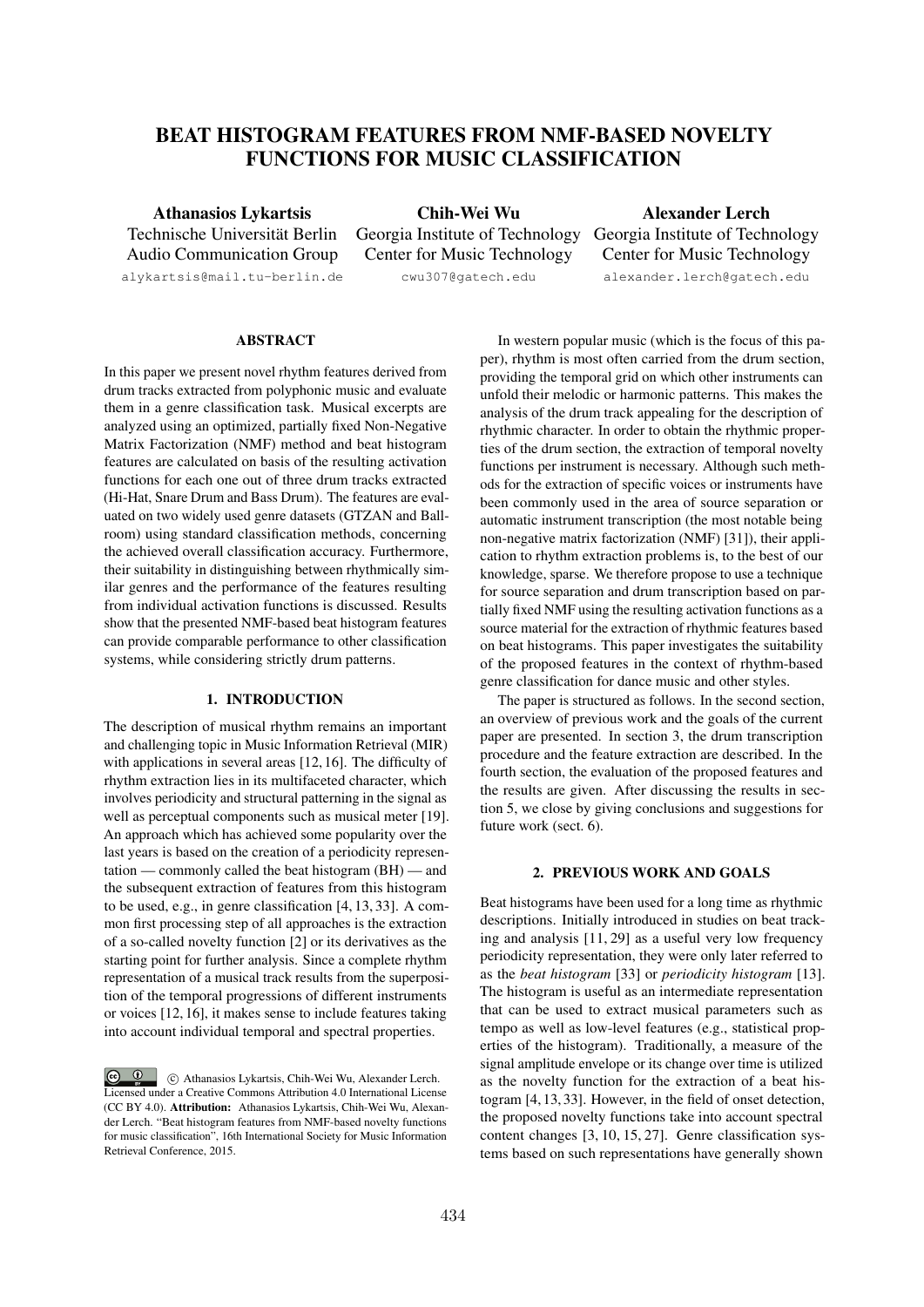promising results, although rhythm features do usually not perform as well as features from other domains such as timbre descriptors [4,28,33]. However, studies have shown that for highly rhythmical music, beat histogram features can achieve very high performance [13], a fact which has been confirmed in current studies investigating the role of using multiple novelty functions as a basis for beat histogram features [20].

Since drum tracks convey essential information about tempo, rhythm and possibly genre, they could potentially provide better representation for extracting rhythm features. To extract drum tracks from complete mixtures of music, a drum transcription system for polyphonic music would be necessary. Gillet and Richard divide systems for the drum transcription from mixtures into three categories [9]: (i) segment and classify, (ii) separate and detect, and (iii) match and adapt. Here, we focus on the second type of approaches (separate and detect). Based on the assumption that the music signal is a superposition of different sound sources, the music content could be transcribed by first decomposing the signal into source templates with corresponding activation functions, and then detecting the activities of each template. Different methods such as Independent Subspace Analysis [7], Prior Subspace Analysis [6], and Non-negative Matrix Factorization [1, 21] fall into this category. These approaches are usually easy to interpret since most of the decompositions result in spectrum-like representations. Furthermore, these approches do not require additional classes for simultaneous events, which could potentially reduce the model complexity.

In the context of NMF for music transcription, the following issues have to be taken into consideration: First, the number of sound sources and notes within a music recording is usually unknown. It is therefore difficult to determine a suitable rank *r* in order to obtain a clear differentiation of the decomposed components in the dictionary matrix. Second, after the unsupervised NMF decomposition process, it is difficult to identify the associated instrument of each component in the dictionary matrix *W* when rank is too high or too low. Third, when multiple similar entries exist in the dictionary matrix, the corresponding activation matrix could be activated at these entries simultaneously, which in turn increases the difficulty of intuitively interpreting the results.

To address the above issues, Yoo et al. proposed a cofactorization algorithm [35] to simultaneously factorize a prior drum track and a target signal, and use the basis matrix from the drum track to identify the drum components in the target signal. This method ensures that the drum components in both dictionary matrices remain percussion only over the iterations, and thus proper isolation of the harmonic components from the drum components. Since they focus on drum separation rather than drum transcription, their selection of ranks can be higher, but the approach is not directly applicable to the transcription problem because of the probable lack of interpretability of the dictionary matrix. Wu and Lerch proposed a variant of the cofactorization algorithm using partially fixed NMF (PFNMF)



Figure 1. Illustration of the factorization process. W: dictionary matrix. H: activation matrix. Subscript D: drum components, Subscript H: harmonic components.

for drum transcription in polyphonic signals [34]. Instead of co-factorization, this method uses a pre-determined drum dictionary matrix during the decomposition process, and extracts one activation function for each of the three drums (Hi-Hat, Snare Drum, and Bass Drum).

In this paper, we apply PFNMF to transcribe drum events in polyphonic signals, and use the activation functions as the basis for the extraction of beat histogram features. The idea of using NMF with prior knowledge of targeting source within the mixture has been applied in source separation tasks [32], multi-pitch analysis [26] and drum transcription [34]. Furthermore, the use of multiple novelty functions for the extraction of beat histograms has been proposed in [20]. Here, we combine both approaches for the generation of rhythmic features which are descriptive of the percussive rhythmic content of polyphonic tracks and therefore of their general rhythmic character. We focus on two tasks: the investigation of their overall performance, in order to determine the salience of the features for genre classification; and their performance for each percussive component (drum track) separately, attempting to extract conclusions regarding the importance of drum based rhythm features and the salience of NMF activation functions.

### 3. METHOD

The basic concept of NMF is to approximate a matrix *V* with matrices *W* and *H* as  $V \approx WH$  with non-negativity constraints. Given a  $m \times n$  matrix *V*, NMF will decompose the matrix into the product of a  $m \times r$  dictionary (or basis) matrix *W* and an  $r \times n$  activation matrix *H*, with *r* being the rank of the NMF decomposition. In most audio applications, *V* is the spectrogram to be decomposed, *W* contains the magnitude spectra of the salient components, and *H* indicates the activation of these components with respect to time [31]. The matrices *W* and *H* are estimated through an iterative process that minimizes a distance measure between the target spectrogram *V* and its approximation [30].

To effectively extract drum activation functions from the polyphonic signals, PFNMF is used in this study. Figure 1 visualizes the basic concept from the work of Yoo et al.: the matrices  $W$  and  $H$  are split into the matrices  $W_D$  and  $W_H$ , and  $H_D$  and  $H_H$ , respectively. Instead of using cofactorization, PFNMF initializes the matrix  $W_D$  with drum components and to not modify it during the factorization process. Matrices  $W_H$ ,  $H_H$ , and  $H_D$  are initialized with random numbers. The distance measure used in this paper is the generalized KL-divergence (or I-divergence), in which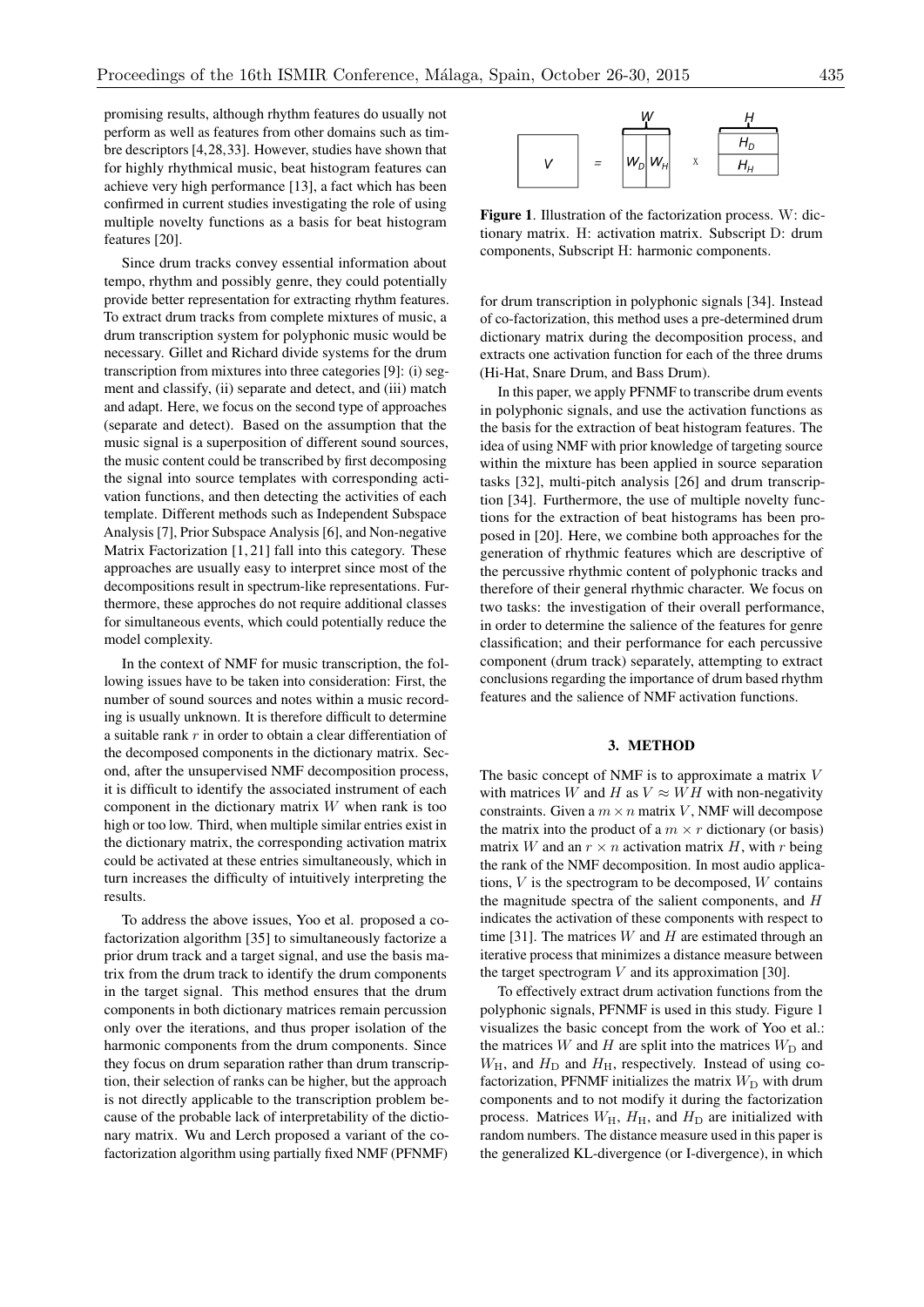

Figure 2. Flowchart of NMF and beat histogram feature extraction and classification system.

 $D_{\text{KL}}(x \mid y) = x \cdot \log(x/y) + (y - x)$ . The cost function as shown in (1) is minimized by applying gradient descent and multiplicative update rules, the matrices  $W_H$ ,  $H_H$ , and  $H<sub>D</sub>$  will be updated according to Eqs. (2)–(4).

$$
J = D_{KL}(V | W_{D}H_{D} + W_{H}H_{H})
$$
 (1)

$$
H_{\rm D} \leftarrow H_{\rm D} \frac{W_{\rm D}^T (V/(W_{\rm D} H_{\rm D} + W_{\rm H} H_{\rm H}))}{W_{\rm D}^T} \tag{2}
$$

$$
W_{\rm H} \leftarrow W_{\rm H} \frac{(V/(W_{\rm D}H_{\rm D} + W_{\rm H}H_{\rm H}))H_{\rm H}^T}{H_{\rm H}^T} \tag{3}
$$

$$
H_{\rm H} \quad \leftarrow \quad H_{\rm H} \frac{W_{\rm H}^T (V/(W_{\rm D} H_{\rm D} + W_{\rm H} H_{\rm H}))}{W_{\rm H}^T} \tag{4}
$$

PFNMF can be summarized in following steps:

- 1. Construct an  $m \times r_D$  dictionary matrix  $W_D$ , with  $r_D$ being the number of drum components to be detected.
- 2. Given a pre-defined rank  $r_{\text{H}}$ , initialize an  $m \times r_{\text{H}}$ matrix  $W_H$ , an  $r_D \times n$  matrix  $H_D$  and an  $r_H \times n$ matrix  $H_{\rm H}$ .
- 3. Normalize  $W_D$  and  $W_H$ .
- 4. Update  $H_D$ ,  $W_H$ , and  $H_H$  using (2)–(4).
- 5. Calculate the cost of the current iteration using (1).
- 6. Repeat step 3 to step 5 until convergence.

In our current setup, the STFT of the signals is calculated using a window size and a hop size of 2048 and 512, respectively. A pre-trained dictionary matrix is constructed from the training set, consisting of isolated drum sounds. The templates are extracted for the three classes Hi-Hat (HH), Bass Drum (BD) and Snare Drum (SD) as the median spectra of all individual events of one drum class in the training set. Next, the PFNMF will be performed with rank  $r<sub>H</sub> = 10$  on the test files. More details of the training process and the selection of rank  $r<sub>H</sub>$  can be found in [34]. Finally, the activation Matrix  $H_D$  can be extracted from the audio signals through the decomposition process.

Once the activation functions of the three drum tracks have been extracted as described above, they are used as novelty functions for the calculations of beat histograms, similar to [20]. The complete procedure for the generation of a feature vector representing each track includes the following steps: For each activation function, the beat histogram is extracted through the calculation of an Autocorrelation Function (ACF) and the retaining of the area between 30 and 240 BPM. For each beat histogram, the subfeatures listed in Table 1 are extracted. The concatenation

| <b>Distribution</b>            | Peak                               |  |  |  |  |
|--------------------------------|------------------------------------|--|--|--|--|
| Mean (ME)                      | Salience of Strongest Peak (A1)    |  |  |  |  |
| <b>Standard Deviation (SD)</b> | Salience of 2nd Stronger Peak (A0) |  |  |  |  |
| Mean of Derivative (MD)        | Period of Strongest Peak (P1)      |  |  |  |  |
| SD of Derivative (SDD)         | Period of 2nd Stronger Peak (P2)   |  |  |  |  |
| Skewness (SK)                  | Period of Peak Centroid (P3)       |  |  |  |  |
| Kurtosis (KU)                  | Ratio of A0 to A1 (RA)             |  |  |  |  |
| Entropy (EN)                   | Sum(SU)                            |  |  |  |  |
| Geometrical Mean (GM)          | Sum of Power (SP)                  |  |  |  |  |
| Centroid (CD)                  |                                    |  |  |  |  |
| Flatness (FL)                  |                                    |  |  |  |  |
| High Frequency Content (HFC)   |                                    |  |  |  |  |

Table 1. Subfeatures extracted from beat histograms.

of all subfeature groups for each novelty function produces the final feature vector for an audio excerpt. Similar subfeatures as listed in Table 1 can be found in the literature, e.g., in [33] (Peak), and [4, 13] (Distribution). In total, 3 novelty functions are used for the production of as many beat histograms, from each of which 19 subfeatures are extracted, resulting in a total count of 57 features.

### 4. EVALUATION

#### 4.1 Dataset Description

In order to evaluate the features for multiple track kinds possessing different rhythmic qualities, two datasets were considered: the Tzanetakis Dataset (GTZAN) [33], as an example of a dataset which is widely used, comprising 100 30 sec excerpts for each of 10 diverse musical genres; and the Ballroom Dataset [5, 13] (Ballroom), comprising 698 very rhythm/dance-oriented tracks of length 10 sec and therefore suitable for the evaluation of our NMF-based beat histogram features. Both datasets contain tracks with a drum section and others with only non-percussive instruments. This does not only allow to investigate if the extracted features are also suitable for music where a drum section is present and if they can generalize to other music styles, but also allows conclusions as to what genres in particular are represented satisfactory or insufficiently by the features.

#### 4.2 Evaluation Procedure

The features were tested using the Support Vector Machine (SVM) algorithm for supervised classification. For our multiclass setting, an RBF kernel was used and the optimal parameters  $(C, \gamma)$  were determined through grid search. We chose the SVM classifier since it has been frequently used in similar genre classification experiments, shows generally good results (see [8]) and allows for comparability with those studies. Since the focus here lay on the features and not the classification algorithms, we refrained from using more state-of-the-art approaches such as deep learning algorithms. All experiments took place with a 10-fold crossvalidation (using 90% of the data for training and 10% for testing over 10 randomly selected folds, taking the average accuracy over the folds for each dataset) and standardization (z-score) of the training and testing data. After the full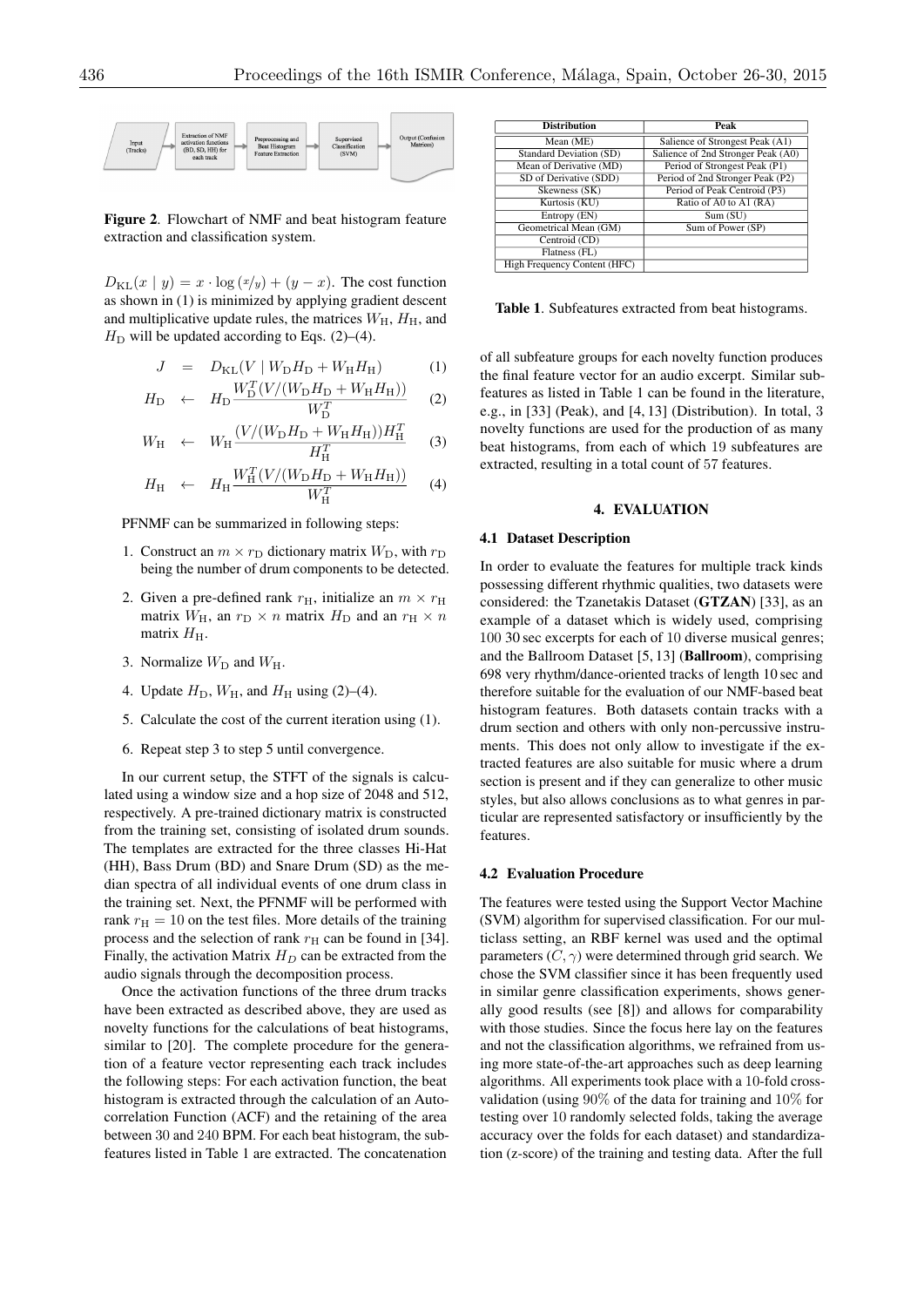

Figure 3. Classification results for both datasets.

NMF-based feature set (i.e., the features originating from all three drum activation functions) was tested, the features from each individual activation function were evaluated in turn in order to study the importance of each drum track separately. Finally, the NMF-based features are combined with other beat histogram features from a current study [20], extracted from novelty functions of amplitude (RMS), spectral shape (spectral flux, centroid, flatness and the first 13 MFCCs) and tonal components (pitch chroma coefficients and tonal power ratio) on 3 second-long frames. Those features resulted from a similar procedure as the one used here, where 30 different novelty functions were extracted and their beat histograms computed through the calculation of an ACF. A subsequent two-stage feature selection scheme (mutual information with target data [14] using the CMIM metric [25], followed by a sequential forward selection with an SVM wrapper [17]) was applied to retain the best-performing features, resulting in a total of 20 features in each case.

### 4.3 Results

The results are shown in Figure 3. On both datasets, the full NMF feature set (comprising features from all three drum activation functions) performs better than the individual ones (BD, SD, HH), with an attained accuracy of 36*.*6% and 51*.*9% for GTZAN and Ballroom, respectively. Those values lie considerably above the average priors of both datasets. The differences between the accuracies of the feature sets are not large (especially between the individual drum based feature sets) but are significant at the 0*.*05 level in all cases (based on a comparison test of the Cohen's Kappa extracted from the confusion matrices). Due to their small values (ranging from 0*.*2% to 0*.*6%), standard deviations between accuracies of the folds for each feature set are not presented in Figure 3.

The multiple novelty feature set (from [20]) outperforms the NMF-based features, reaching an accuracy of 59*.*8% for the GTZAN and 67*.*7% for the Ballroom dataset, whereas the combined set (NMF and multiple novelty) demonstrates the best performance (accuracy of 65*.*1% (GTZAN) and 75*.*5% (Ballroom)). The individual feature sets from each drum track provide performance inferior to that of the

|      | Ch.            | Ji.      | Qu.            | Ru.  | Sa.          | Ta.            | Vw.            | Wa.  |
|------|----------------|----------|----------------|------|--------------|----------------|----------------|------|
| Ch.  | 54             | 10       | 10             | 11   | 14           | 3              |                | 8    |
| Ji.  | 17             | 13       | 5              | 6    | 10           | $\overline{2}$ | 2              | 5    |
| Qu.  | 10             | 2        | 44             | 5    | 3            | 8              | 7              | 3    |
| Ru.  | $\overline{8}$ | 3        | $\overline{2}$ | 53   | 4            | 7              | $\overline{2}$ | 19   |
| Sa.  | 15             | 4        | 8              | 2    | 50           | 3              |                | 3    |
| Ta.  | 2              | 1        | 6              | 6    | 2            | 55             | 7              | 7    |
| Vw.  | 5              | 3        | 9              | 6    | $\mathbf{0}$ | 6              | 17             | 19   |
| Wa.  | 5              | $\Omega$ | 4              | 16   |              | 4              | $\overline{4}$ | 76   |
| Acc. | 49             | 22       | 54             | 54   | 58           | 64             | 26             | 69   |
| Pr.  | 15.9           | 8.6      | 11.7           | 14.0 | 12.3         | 12.3           | 9.3            | 15.8 |

Table 2. *Confusion matrix for Ballroom dataset, average accuracy:* 51*.*9%*. Accuracy and Prior are given in* %.

|      | Bl. | Cl. | Co. | Di.            | Hi.            | Ja. | Me. | Po.            | Re. | Ro.            |
|------|-----|-----|-----|----------------|----------------|-----|-----|----------------|-----|----------------|
| Bl.  | 15  | 11  | 16  | 15             | 4              | 7   | 9   | 9              | 11  | 3              |
| Cl.  | 4   | 63  | 3   | 1              | 1              | 14  | 5   | 3              | 1   | 5              |
| Co.  | 6   | 6   | 38  | 12             | $\overline{4}$ | 5   | 6   | 6              | 11  | 6              |
| Di.  | 13  |     | 6   | 43             | 6              |     | 8   | 5              | 12  | 5              |
| Hi.  | 8   | 4   | 5   | $\overline{4}$ | 21             | 8   | 10  | 20             | 13  | $\overline{7}$ |
| Ja.  | 8   | 17  | 5   | $\Omega$       | 7              | 38  | 9   | $\overline{7}$ | 7   | $\overline{c}$ |
| Me.  | 3   | 11  | 7   | 7              | 2              | 6   | 51  | 2              | 2   | 9              |
| Po.  | 7   | 6   | 6   | 5              | 14             | 5   | 5   | 33             | 12  | $\overline{7}$ |
| Re.  | 6   | 3   | 6   | 6              | 6              | 4   |     | 11             | 53  | $\overline{4}$ |
| Ro.  | 6   | 4   | 10  | 10             | 17             | 10  | 11  | 11             | 10  | 11             |
| Acc. | 15  | 63  | 38  | 43             | 21             | 38  | 51  | 33             | 53  | 11             |
| Pr.  | 10  | 10  | 10  | 10             | 10             | 10  | 10  | 10             | 10  | 10             |

Table 3. *Confusion matrix for GTZAN dataset, average accuracy:* 36*.*6%*. Accuracy and Prior are given in* %.

full NMF-based set, but still considerably higher than the prior. The best individual drums are the BD and SD for the GTZAN and Ballroom datasets, respectively. The worst individual percussion instrument is in both cases the HH. For the full NMF-based feature set, confusion matrices resulting from the classification can be seen in Tables 2 and 3. In general, features achieved better average performance on the Ballroom dataset than on the GTZAN. In order to evaluate the misclassifications and the performance of the individual genres, a closer observation of the confusion matrices of each dataset should be taken.

For the Ballroom dataset, confusions between genres appear to be plausible based on what one would expect when extracting rhythm features only from drums tracks: genres with strongly pronounced, stable rhythm played from a drum section such as samba and *chachacha (Ch.)* are confused with each other, whereas the *waltz (Wa.)* and *tango (Ta.)* genres, having no drum section (but still a succinct rhythm) are not confused much with other genres. The latter are the two genres which also achieve the best individual performance, followed by *chachacha*, *quickstep (Qu.)*, *rumba (Ru.)* and *samba (Sa.)*. *Jive (Ji.)* and *viennese waltz (Vw.)* display the worse performance, and are confused with *chachacha* and *waltz* respectively, a result which is also expected when one considers the rhythmic proximity of those genres, whether they possess a drum section or not.

For the GTZAN dataset, misclassifications present a more mixed picture: On the one hand, genres which possess tracks featuring a well articulated, distinct rhythmic performed by a drum section (such as *reggae (Re.)*, *metal*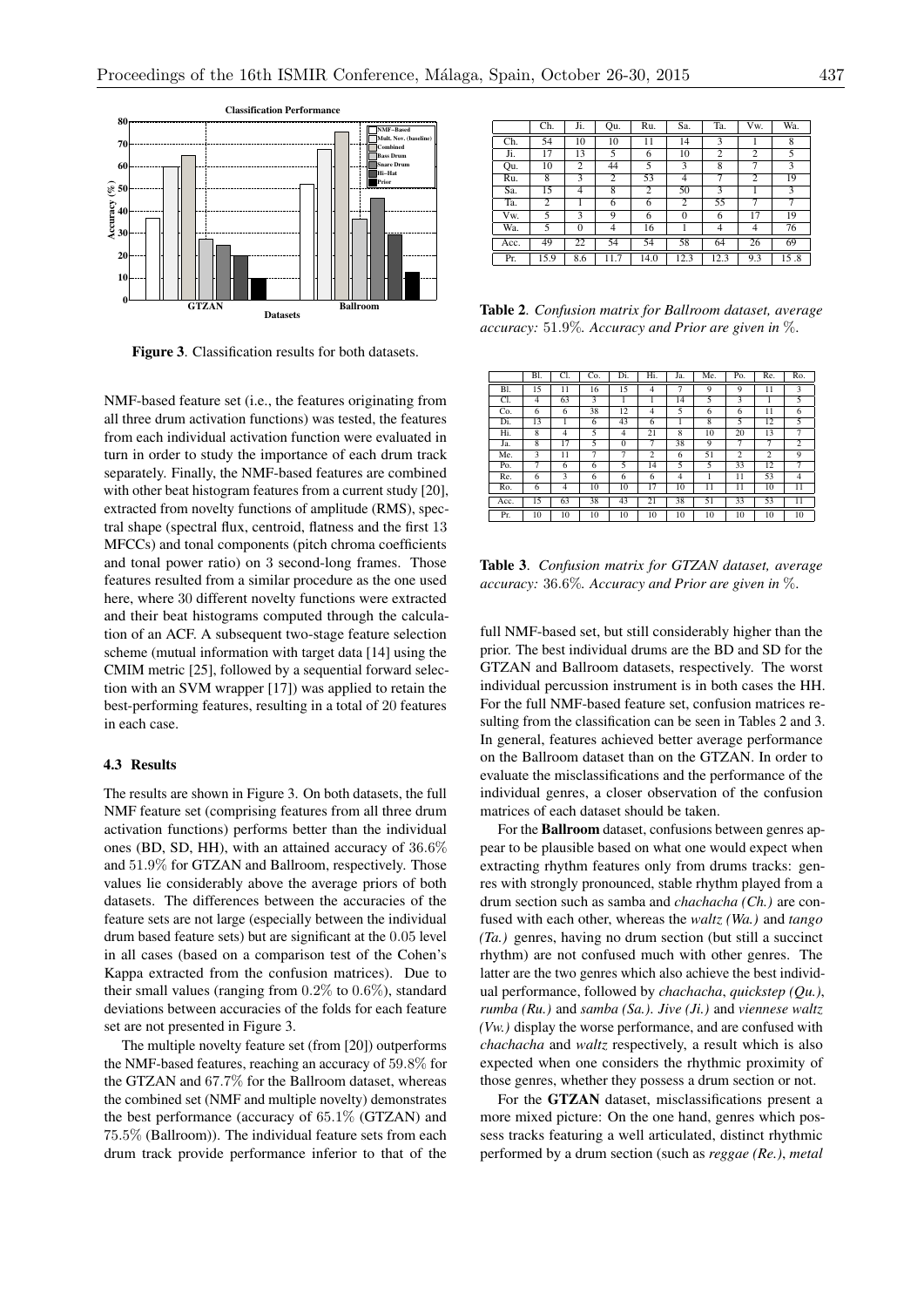*(Me.)* and *disco (Di.)*) as well as the only genre without drums (*classical (Cl.)*) achieve satisfactory performance and are confused with genres which are rhythmically relatively close (*classical* with *jazz (Ja.)*, *metal* with *rock (Ro.)*, *disco* with *reggae*, and *reggae* with *pop (Po.)*). On the other hand, genres possessing tracks with a more "generic" rhythm (such as *country (Co.)* and *pop*) are confused with multiple other genres. Finally, *hiphop (Hi.)*, *blues (Bl.)* and *rock* attain the last places in individual performance and are confused with multiple other genres.

# 5. DISCUSSION

The results show that beat histogram features based on NMF activation functions of specific drums can be helpful in rhythm-based genre classification, as their accuracy for the used datasets is comparable to that achieved by other rhythmic feature sets used up to date (59*.*8% [20] and 28% [33] for the GTZAN, 67*.*7% [20] and 56*.*7% [13] for the Ballroom dataset). When taking into account that the features are solely based on drum novelty functions, their performance, especially for the Ballroom dataset, can be seen as satisfactory. It is clear, though, that for this reason, our results cannot achieve as high accuracy as other studies which use very sophisticated methods [8, 18, 22–24]. Our results are somewhat lower than the state of the art using rhythm [22, 24] or combined features [8, 23], however staying in the same range. For the sake of comparison, we report here the highest performances reached when using advanced rhythmic features: on the GTZAN dataset an accuracy of 92*.*4% [22] has been achieved, for the Ballroom dataset one of 96*.*1% [24]. The advantage of our proposed methods and features lies in the ability to pinpoint the importance of the rhythm patterns from specific drums for specific genres.

The misclassifications (reported in Tables 2 and 3) show that genres which do not feature genre-specific rhythm patterns, even if those are clearly articulated by the drum section (e.g., a 4/4 BD and SD alternating beat), tend to be confused with other similar genres (especially when drum tracks are present, such as in *rock*). Genres containing non-percussive tracks (such as *classical* and *waltz*) or very specific rhythmic patterns (*reggae*) are more easily distinguished from others. Those results indicate that the NMFbased beat histogram features indeed capture rhythmic properties related to the drum section and the regularities of their periodicities, pointing towards the suitability of those features for the extraction of drum-based rhythmic properties and the use in the discrimination of musical tracks which contain drums from ones which do not.

With regards to the feature sets, the satisfactory accuracy of the NMF-based feature set is a hint towards the appropriateness of the features for the analysis of the rhythmic character of a musical track. However, it is clear that those features, being derived only from drum tracks, cannot represent as much information as features resulting from the use of multiple novelty functions covering many aspects of the signal temporal progress. The improved performance of the combined set (NMF and multiple novelty based)

is a consequence of incorporating specific, drum-related rhythm information in the feature base, showing that the NMF-based rhythm feature set can contribute information not provided by more general rhythm features and lead to significant improvement for the two evaluated datasets. The analysis of the features derived from the activation function of a specific drum track showed that mainly the snare drum and to a lesser extent the kick drum are the most important components. The tendency is strong for the Ballroom dataset, where the SD outperforms the BD, whereas for the GTZAN dataset the result is reversed but with a smaller difference. In all cases (also between the individual drum sets), the differences in accuracies between the feature sets are significant at the 5% level. Those results can be due to the very pronounced sound texture and greater power of those drums which leads to a salient activation function, as well as their role in providing the basic metric positions in most of western popular music. However, the accuracy of each subset lies below that of their combination, leading to the conclusion that the activation functions of all three percussion instruments contribute valuable information to the feature description of musical genre.

Concerning the datasets, the poorer classification performance observed for the GTZAN dataset is a sign of the more diverse character of tracks and genres in this set, containing music styles which lack a specific rhythmic character and can therefore not be distinguished effectively through beat histogram features derived from drum activation functions. Results were still better than the ones reported in [33], but their inferiority compared to the ones in other studies [13, 20] shows that when considering a multitude of different genres, solely drum based activation functions can not provide a complete rhythmic characterization. This, however, points towards the possible goal of using NMF in order to transcribe not only drums but also other instruments in order to use their activation functions as a basis for beat histogram features. The Ballroom dataset shows better performance, which was to be expected since the tracks therein are selected for belonging to different dance styles, requiring a special rhythmic pattern which is mostly conveyed by the drum section. The results are in the same range as those provided in [13] (56*.*7%) when using only periodicity histogram features. Furthermore, in the same study it was shown that using the tempo of the given tracks as a feature they could achieve very high results using a simple 1-NN classifier (51*.*7% for the "naive tempo" derived from the periodicity histogram and 82*.*3% for the ground-truth tempo provided with the recordings), reaching as much as 90% when combining the correct tempo with other descriptors (MFCCs) from the periodicity histogram. This shows that beat histograms (from which the tempo can be extracted) are a good tool for rhythmic analysis in datasets containing dance music such as the Ballroom.

Regarding specific genres, it is clear from the results that the NMF-based features have a twofold use: first, in representing genres which are characterized by distinct patterns in their drum sections (e.g., *reggae* or *samba*) and second, in characterizing genres which lack a drum section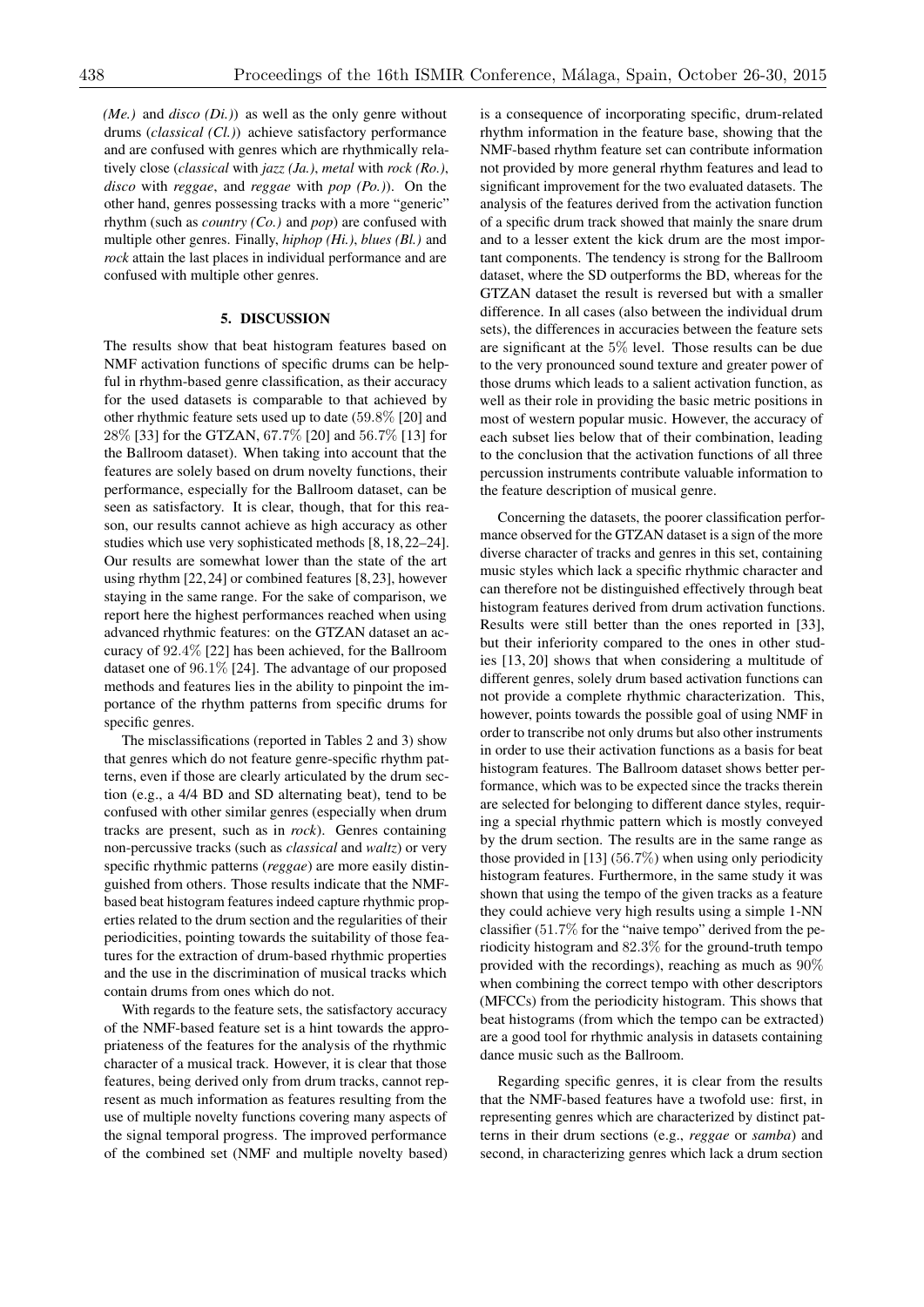at all (*waltz*, *classical*) in contrast to genres which do; the activation functions transcribed in this case are maximally different, leading to beat histogram features which can be easily discriminated by a classifier. Such a finding shows that drum-based rhythm features can be very helpful for rhythmic characterization of specific genres, which could be an argument for their further application when a specific kind of music is involved. As a general remark, it can be seen that genres possessing a stable rhythm articulated by a drum section such as *reggae* and *samba* or genres lacking drums in general (*waltz* and *classical*) perform better, whereas genres which have a very uncharacteristic rhythm (such as *rock* or *blues*) get more easily confused.

# 6. CONCLUSIONS

The work presented in this paper focuses on the creation of novel, NMF-based beat histogram features for rhythmbased musical genre classification and rhythmic similarity. The difference in comparison to other well-known studies for rhythm features based on beat histograms [4, 13, 24, 33] is the use of the activity functions of specific drums provided through NMF as a basis for the calculation of the beat histogram. We showed that the classification accuracy using these beat histogram features is comparable to that of other rhythm features, whereas our proposed features are better especially for characterizing tracks with specific rhythmic patterns or for distinguishing between songs with and without a drum section. It was observed that the most important percussion patterns for dance music classification were generated by the snare and the kick drum, which underlines the importance of its activation function for further tasks.

One future goal is the expansion of the use of NMF to identify more instruments or voices and use them as possible novelty functions. The goal would be to therefore capture the rhythmic patterns of every instrument, essentially joining source transcription and rhythm feature extraction into one module. Another possibility is the use of our proposed features for larger and more specific datasets, in order to further investigate their suitability for specific genres, as well as the strengths and weaknesses of the patterns extracted from individual drums in discriminating between musical genres. As an expansion of the feature selection procedure, a further idea would be to profit from the combination of NMF-based features and other acoustic features using a classifier that is capable of learning feature importance (e.g. random forest) to quantitatively investigate the importance of NMF-derived features. While NMF-based beat histogram features have been evaluated only in the context of rhythmic genre classification, we believe that they can prove useful in other tasks. Future research will focus on adjusting and using the proposed features for MIR tasks such as rhythmic similarity computation and structural analysis.

# 7. REFERENCES

- [1] David S Alves, Jouni Paulus, and José Fonseca. Drum transcription from multichannel recordings with nonnegative matrix factorization. In *Proceedings of the European Signal Processing Conference (EUSIPCO), Glasgow, Scotland, UK*, 2009.
- [2] Juan P. Bello, Laurent Daudet, Samer Abdallah, Chris Duxbury, Mike Davies, and Mark B Sandler. A tutorial on onset detection in music signals. *IEEE Transactions on Speech and Audio Processing*, 13(5):1035–1047, 2005.
- [3] Juan P. Bello, Chris Duxbury, Mike Davies, and Mark Sandler. On the use of phase and energy for musical onset detection in the complex domain. *IEEE Signal Processing Letters*, 11(6):553–556, 2004.
- [4] Juan José Burred and Alexander Lerch. A hierarchical approach to automatic musical genre classification. In *Proceedings of the 6th international conference on digital audio effects*, pages 8–11, 2003.
- [5] Simon Dixon, Elias Pampalk, and Gerhard Widmer. Classification of dance music by periodicity patterns. In *Proceedings of the 4th International Conference on Music Information Retrieval (ISMIR)*, 2003.
- [6] Derry FitzGerald, Bob Lawlor, and Eugene Coyle. Drum transcription in the presence of pitched instruments using prior subspace analysis. In *Proceedings of the Irish Signals and Systems Conference (ISSC)*, 2003.
- [7] Derry FitzGerald, Robert Lawlor, and Eugene Coyle. Sub-band independent subspace analysis for drum transcription. In *Proceedings of the Digital Audio Effects Conference (DAFX)*, pages 65–59, 2002.
- [8] Zhouyu Fu, Guojun Lu, Kai Ming Ting, and Dengsheng Zhang. A survey of audio-based music classification and annotation. *IEEE Transactions on Multimedia*, 13(2):303–319, 2011.
- [9] Olivier Gillet and Gaël Richard. Transcription and separation of drum signals from polyphonic music. *IEEE Transactions on Audio, Speech, and Language Processing*, 16(3):529–540, 2008.
- [10] Masataka Goto and Yoichi Muraoka. Music understanding at the beat level – real-time beat tracking for audio signals. In *Computational auditory scene analysis*, pages 157–176, August 1995.
- [11] Masataka Goto and Yoichi Muraoka. A real-time beat tracking system for audio signals. In *Proceedings of the International Computer Music Conference (ICMC)*, pages 171–174, 1995.
- [12] Fabien Gouyon and Simon Dixon. A review of automatic rhythm description systems. *Computer Music Journal*, 29(1):34–35, 2005.